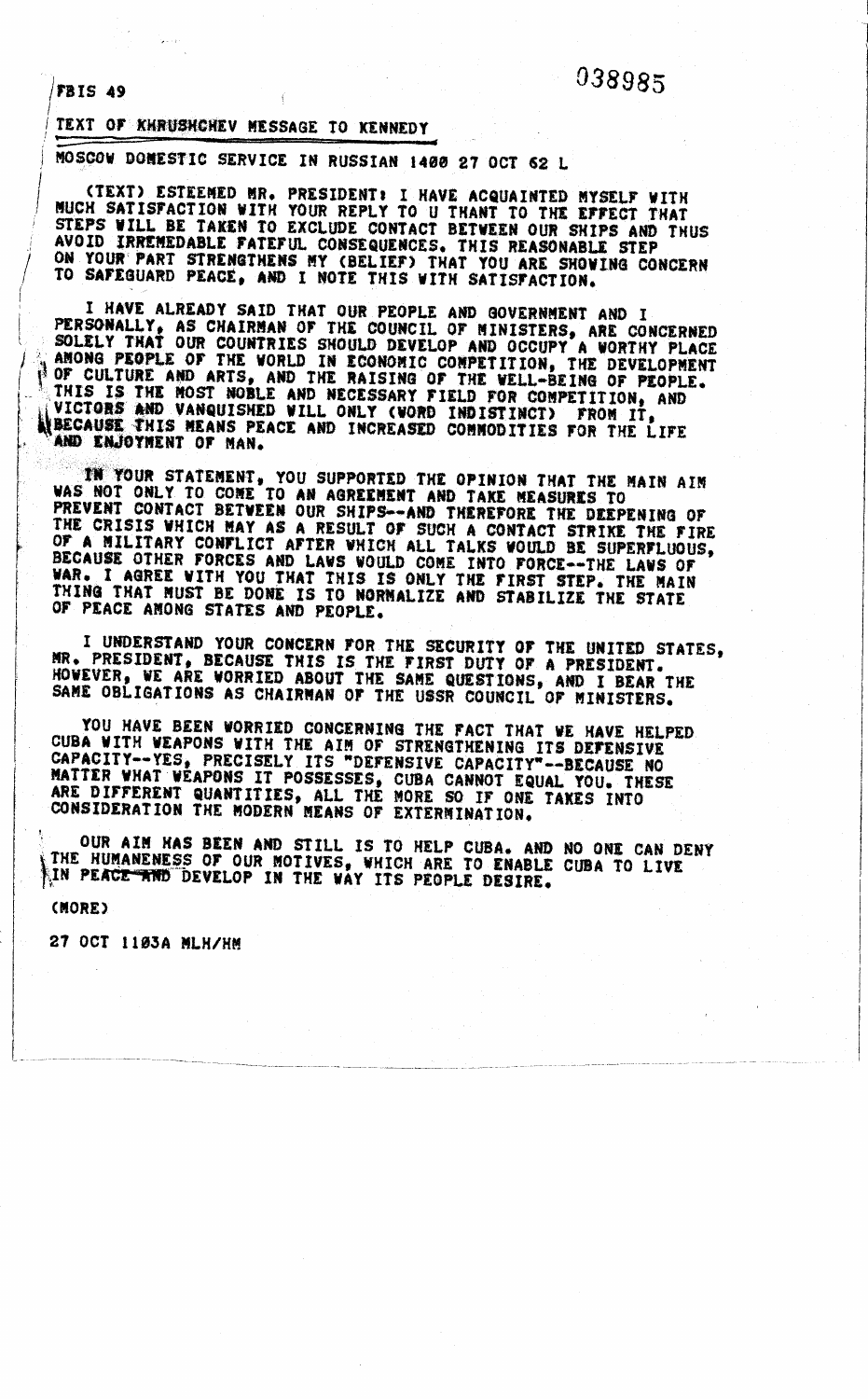75.5 51

FIRST ADD 49 (TEXT KHRUSHCHEV MESSAGE TO KENNEDY)

X X X ITS PEOPLE DESIRE

938986

(CONTINUING TEXT) YOU WANT TO MAKE YOUR COUNTRY SAFE. THIS IS UNDERSTANDABLE, BUT CUBA, TOO, WANTS THE SAME THING. ALL COUNTRIES WANT TO MAKE THEMSELVES SAFE.

BUT HOW ARE WE, THE SOVIET UNION AND OUR GOVERNMENT, TO ASSESS YOUR ACTIONS WHICH ARE EXPRESSED IN THE FACT THAT YOU HAVE SURROUNDED THE SOVIET UNION WITH WILITARY BASES, SURROUNDED OUR ALLIES VITH MILITARY BASES, LITERALLY DISPOSED MILITARY BASES AROUND OUR<br>COUNTRY, AND STATIONED YOUR ROCKET ARMAMENTS THERE? THIS IS NOT<br>A SECRET, AMERICAN OFFICIALS ARE DEMONSTRATIVELY SAYING THIS. YOUR ROCKETS ARE SITUATED IN BRITAIN AND ITALY AND AIMED AGAINST US. YOUR ROCKETS ARE SITUATED IN TURKEY.

YOU ARE WORRIED BY CUBA. YOU SAY THAT IT WORRIES YOU BECAUSE IT<br>IS A DISTANCE OF 90 MILES BY SEA FROM THE AMERICAN COAST. MOWEVER, TURKEY IS NEXT TO US. YOUR SENTRIES WALK UP AND DOWN AND LOOK AT EACH OTHER. WHAT DO YOU CONSIDER THEN--THAT YOU HAVE THE RIGHT TO DEMAND SECURITY FOR YOUR OWN COUNTRY AND THE REMOVAL OF THOSE WEAPONS WHICH YOU CALL OFFENSIVE AND DO NOT ACKNOWLEDGE THE SAME RIGHT FOR US?

YOU HAVE PLACED DESTRUCTIVE ROCKET WEAPONS, WHICH YOU CALL OFFENSIVE, IN TURKEY, LITERALLY AT QUR ELBOW. HOW THEN DOES ADMISSION OF OUR EQUAL MILITARY CAPACITIES TALLY WITH SUCH UNEQUAL RELATIONS BETWEEN OUR GREAT STATES? THIS CANNOT BE MADE TO AGREE IN ANY WAY.

IT IS WELL, MR. PRESIDENT, THAT YOU HAVE AGREED TO OUR<br>REPRESENTATIVES MEETING AND BEGINNING TALKS, APPARENTLY THROUGH<br>THE INTERMEDIARY OF U.N. ACTING SECRETARY GENERAL U THANT. HENCE<br>HE, TO SOME DEGREE, ASSUMES THE ROLE O COURSE, EACH SIDE WHICH IS DRAWN INTO THIS CONFLICT SHOWS GOOD<br>WILL. I THINK THAT IT WOULD BE POSSIBLE TO END THE CONFLICT<br>QUICKLY AND NORMALIZE THE SITUATION, AND THEN PEOPLE WOULD BREATHE<br>MORE EASILY, CONSIDERING THAT TH RESPONSIBILITY, HAVE GOOD SENSE, AN AWARENESS OF THEIR<br>RESPONSIBILITY, AND THE ABILITY TO SOLVE COMPLEX QUESTIONS AND NOT<br>BRING THINGS TO THE CATASTROPHE OF WAR.

I THEREFORE MAKE THIS PROPOSAL. WE AGREE TO REMOVE FROM CUBA<br>THOSE MEANS WHICH YOU REGARD AS OFFENSIVE MEANS. WE AGREE TO CARRY THIS OUT AND DECLARE THIS PLEDGE IN THE UNITED NATIONS. YOUR<br>REPRESENTATIVES WILL MAKE A DECLARATION TO THE EFFECT THAT THE<br>UNITED STATES ON ITS PART, CONSIDERING THE UNEASINESS AND ANXIETY<br>OF THE SOVIET STATE, WILL REMOVE

LET US REACH AGREEMENT AS TO THE SPAN OF TIME NEEDED FOR YOUR<br>AND US TO ACHIEVE THIS. AFTER THIS, PERSONS ENJOYING THE<br>CONFIDENCE OF THE U.N. SECURITY COUNCIL MIGHT CHECK ON-THE-SPOT<br>FULFILLMENT OF THE PLEDGES ASSUMED. OF OF THE GOVERNMENTS OF CUBA AND TURKEY ARE NECESSARY FOR ENTRY INTO THOSE COUNTRIES OF THESE PLENIPOTENTIARIES AND FOR INSPECTION OF FULFILLMENT OF THE PLEDGE ASSUMED BY EITHER SIDE.

IT WOULD EVIDENTLY BE BETTER IF THESE PLENIPOTENTIARIES WOULD HAVE THE TRUST OF THE SECURITY COUNCIL AND YOUR TRUST AND MINE -- OF THE UNITED STATES AND THE SOVIET UNION--AS WELL AS OF TURKEY AND<br>CUBA. I THINK IT WILL NOT BE DIFFICULT TO PICK SUCH PEOPLE WHO<br>WOULD ENJOY THE TRUST AND RESPECT OF ALL PARTIES CONCERNED.

(MORE)

27 OCT 1119A MLH/HM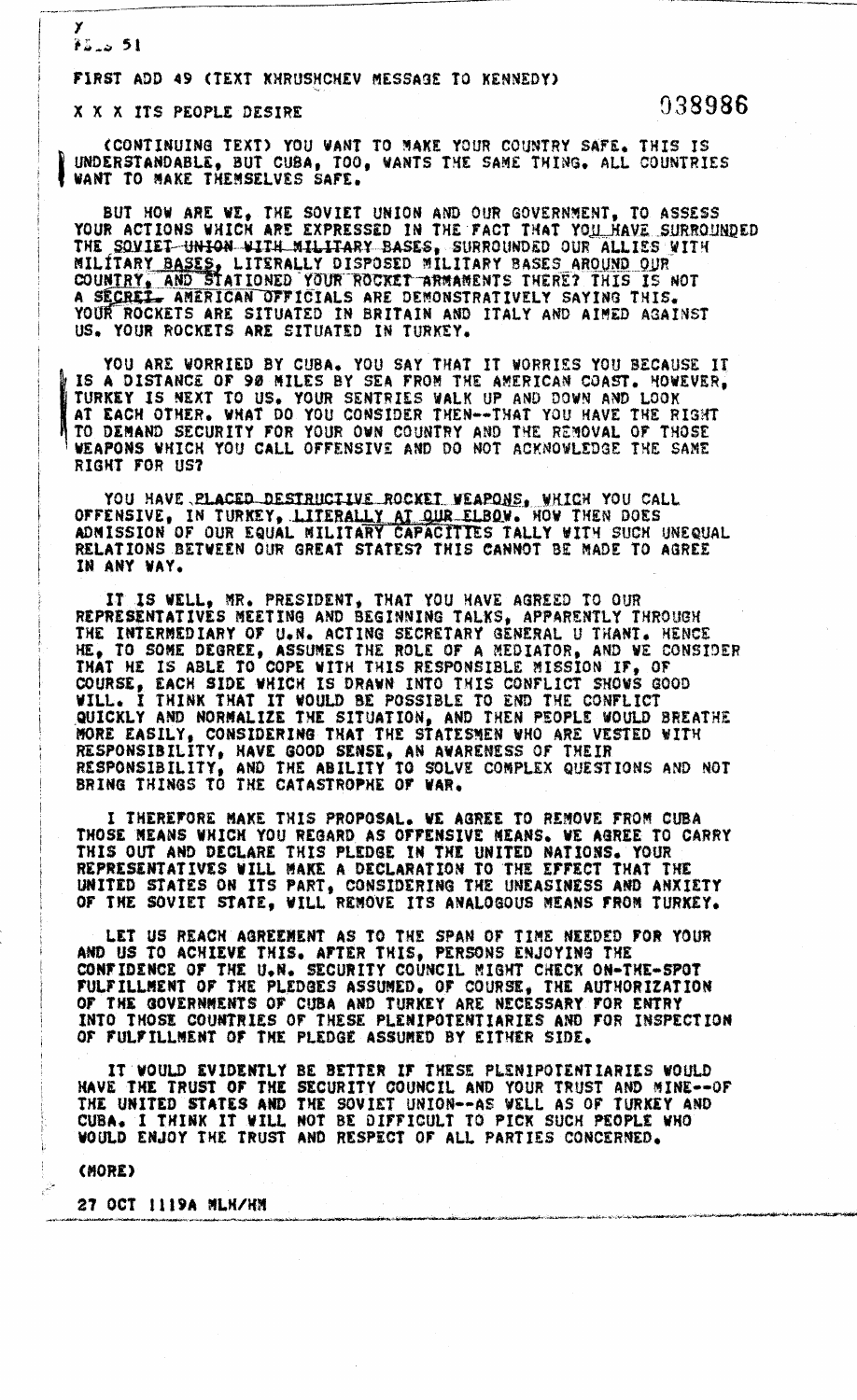## 938987

61 **FBIS 52** 

SECOND AND LAST ADD 49 (TEXT OF KHRUSHCHEV MESSAGE TO KENNEDY) X X X ALL PARTIES CONCERNED.

**(CONCLUDING TEXT) HAVING TAKEN UPON OURSELVES A PLEDGE TO GIVE** SATISFACTION TO THE HOPES OF THE PEOPLES OF CUBA AND TURKEY AND STRENGTHEN THEIR CONFIDENCE IN THEIR SECURITY, WE WILL MAKE A<br>STATEMENT WITHIN THE FRAMEWORK OF THE SECURITY COUNCIL TO THE EFFECT<br>THAT THE SOVIET GOVERNMENT MAKES A SOLEMN PROMISE TO RESPECT THE<br>INVIOLABILITY OF THE FRONT TO INTERFERE IN ITS INTERNAL AFFAIRS, NOT TO INVADE TURKEY, NOT<br>TO MAKE ITS TERRITORY AVAILABLE AS A BRIDGENEAD FOR SUCH AN INVASION,<br>AND WILL ALSO RESTRAIN THOSE WHO CONTENPLATE PERPETRATING AGGRESSION<br>AGAINST TURKEY BOTH FROM THE TERRITORY OF OTHER NEIGHBOR STATES OF TURKEY.

THE U.S. GOVERNMENT WILL MAKE A SIMILAR STATEMENT WITHIN THE<br>FRAMEWORK OF THE SECURITY COUNCIL IN RESPECT TO CUBA. IT WILL<br>DECLARE THAT THE UNITED STATES WILL RESPECT THE INVIOLABILITY OF THE FRONTIERS OF CUBA AND ITS SOVEREIGNTY, UNDERTAKES NOT TO<br>INTERFERE IN ITS INTERNAL AFFAIRS, NOT TO INVADE, AND NOT TO MAKE ITS TERRITORY AVAILABLE AS A BRIDGENEAD FOR SUCH AN INVASION OF CUBA, AND WILL ALSO RESTRAIN THOSE WHO MIGHT CONTEMPLATE PERPETRAING<br>AGGRESSION AGAINST CUBA, BOTH FROM THE TERRITORY OF THE UNITED<br>STATES AND FROM THE TERRIT

OF COURSE, FOR THIS WE WOULD HAVE TO AGREE TO SOME KIND OF TIME LIMIT. LET US AGREE TO SOME PERIOD OF TIME, BUT NOT TO DELAY--TWO OR THREE WEEKS; NOT MORE THAN A MONTH.

THE MEANS SITUATED IN CUBA WHICH YOU HAVE STATED ARE PERTURBING<br>YOU ARE IN THE HANDS OF SOVIET OFFICERS. THEREFORE, ANY ACCIDENTAL USE OF THEM TO THE DETRIMENT OF THE UNITED STATES IS EXCLUDED.<br>THESE HEANS ARE SITUATED IN CUBA AT THE REQUEST OF THE CUBAN GOVERNMENT AND ARE ONLY FOR DEFENSIVE PURPOSES. THEREFORE IF THERE IS NO INVASION OF CUBA OR ATTACK ON THE SOVIET UNION OR ANY OTHER OF OUR ALLIES, THEN OF COURSE THESE MEANS ARE NOT AND WILL NOT BE A THREAT TO ANYONE, FOR THEY ARE NOT THERE FOR THE PURPOSES OF ATTACK.

IF YOU ARE AGREEABLE, MR. PRESIDENT, TO MY PROPOSAL, THEN WE<br>WOULD SEND OUR REPRESENTATIVES TO NEW YORK, TO THE UNITED NATIONS,<br>AND WOULD GIVE THEN EXHAUSTIVE INSTRUCTIONS IN ORDER TO COME TO AN<br>AGREEMENT QUICKLY. IF YOU A CORRESPONDING INSTRUCTIONS, THEN THIS QUESTION CAN BE SOLVED QUICKLY.